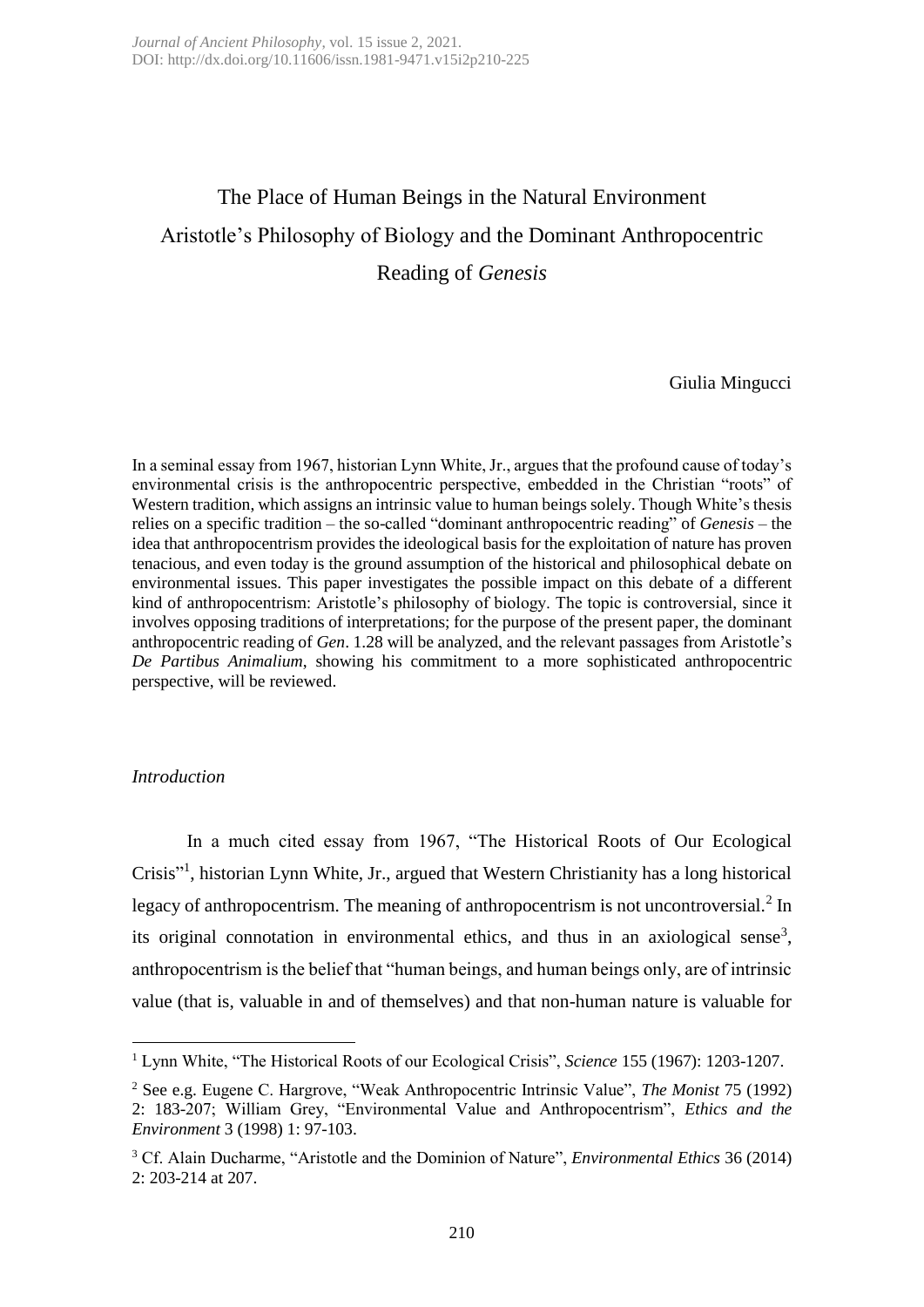human purposes (that is, valuable instrumentally – extrinsically – for its ability to serve human ends)".<sup>4</sup> Because the intrinsically valuable is that which is good as an end in itself, it is commonly agreed that something's possession of intrinsic value generates a direct moral duty on the part of moral agents to protect it or at least refrain from damaging it.<sup>5</sup> Then it is also held that axiological anthropocentrism, by assigning intrinsic value to human beings alone, not only places ἄνθρωπος at the center of ethical concerns, but also and especially displaces the other-than-άνθρωπος to the periphery<sup>6</sup>, thus providing the conditions for human supremacy and exploitation of the natural environment and its nonhuman content.

It is not the aim of this paper to enter in the complex debate on the actual role of Christian theology on the rise of modern science and technology along with their exploitative consequences on the natural environment. This paper's goal is far more narrow: namely it is to draw attention to Aristotle's philosophy of biology as an alternative perspective to axiological anthropocentrism. To this aim, I will first analyze the axiological anthropocentric perspective which is tied to the so-called "dominant reading" of *Genesis*, by showing that it is constituted by three basic claims: anthropocentric teleology, human ontological superiority, and human dominion. Then, I will argue that Aristotle's biological treatises undermines this threefold connection by giving intrinsic value also the nonhuman content of living nature.

# *The Dominant Anthropocentric Reading of Genesis*

 $\overline{a}$ 

According to Lynn White, human ecology is deeply influenced by religion. In particular, "the historical root of our ecological crisis" is represented by the Judeo-Christian view that humans are superior over all other forms of life on earth, and that the whole creation has been arranged for their benefit and rule:

<sup>4</sup> David Keller, ed., *Environmental Ethics: The Big Questions* (Chichester, West Sussex: Wiley, 2010), 4.

<sup>5</sup> Cf. Andrew Brennan and Yeuk-Sze Lo, "Environmental Ethics", in Edward N. Zalta, ed., *The Stanford Encyclopedia of Philosophy* (Summer 2020 Edition). URL = <https://plato.stanford.edu /archives/sum2020/entries/ethics-environmental/>

 $6$  For the displacement of the nonhuman brought about by axiological anthropocentrism, see esp. Eileen Crist and Helen Kopnina, "Unsettling Anthropocentrism" and Matthew Calarco, "Being Toward Meat: Anthropocentrism, Indistinction, and Veganism" in *Dialectical Anthropology* 38 (2014) 4: 387-396 and 415-429 (respectively).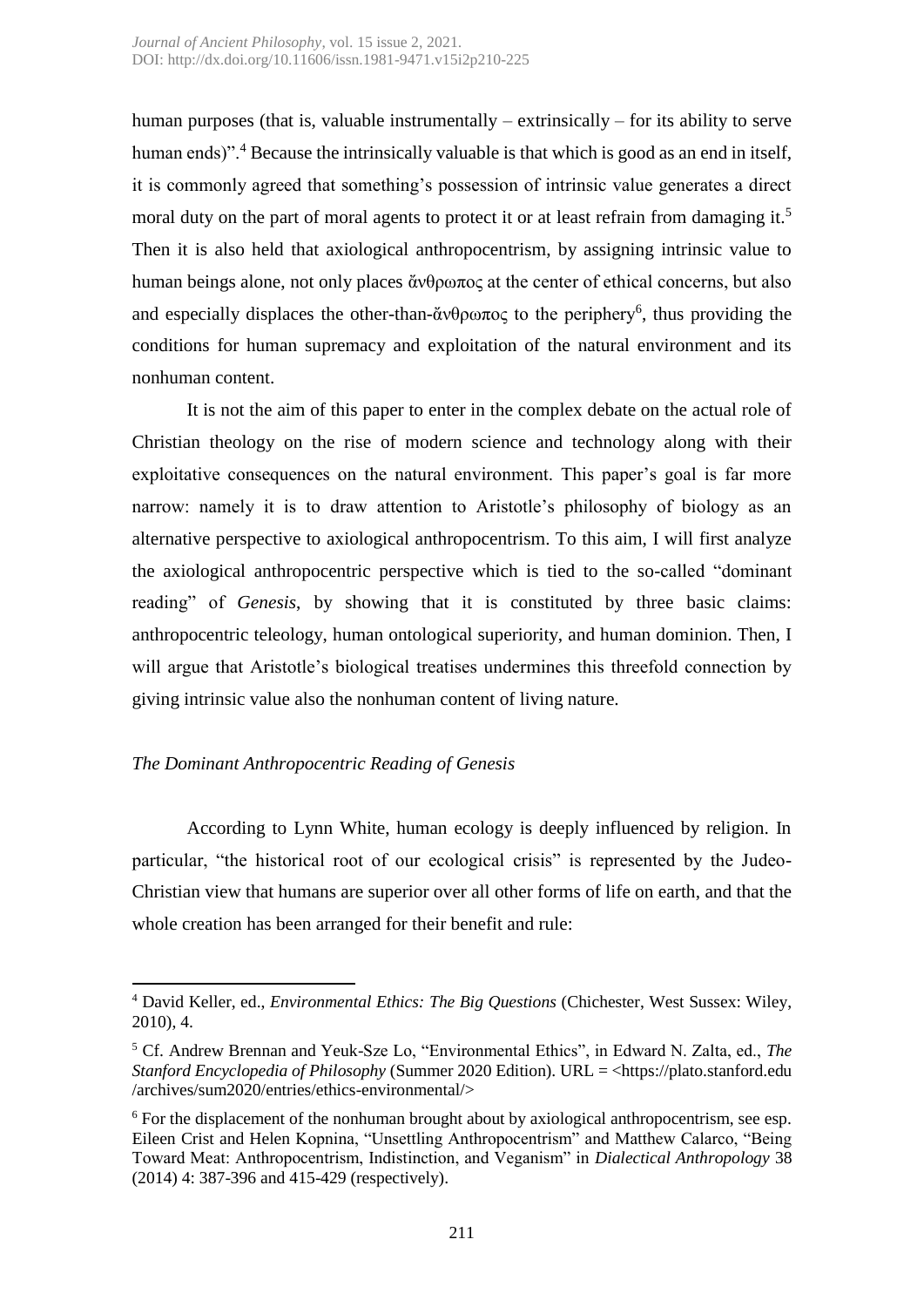God planned all of this explicitly for man's benefit and rule: no item in the physical creation had any purpose save to serve man's purposes. Especially in its Western form, Christianity is the most anthropocentric religion the world has seen. […]. Christianity, in absolute contrast to ancient paganism and Asia's religions (except, perhaps, Zoroastrianism), not only established a dualism of man and nature but also insisted that it is God's will that man exploit nature for his proper ends. (Lynn White, "The Historical Roots of our Ecological Crisis", cit., at 1205.)

In White's interpretation, the Christian doctrine of the creation sets the human being apart from nature, advocates human dominion over nature, and implies that the natural world was created solely for human benefit. The biblical text that best exemplifies this view is *Genesis* 1.28:

[T2] And God blessed them, and God said to them "Be fruitful and multiply, and fill the earth and subdue it; and have dominion over the fish of the sea and over the birds of the air and over every living thing that moves upon the earth". (*Genesis* I.28)<sup>7</sup>

This verse contains a blessing ("God blessed them"), one imperative about human sexuality ("Be fruitful and multiply"), and another that stresses human dominion over the earth and God's other creatures ("subdue [...] have dominion").<sup>8</sup> It is especially the latter that has been blamed by White and many other ideologues of the ecology movement for giving human beings the license to exploit the environment for their own benefit without regard for the consequences. White in particular argues that the human dominion on earth referred to in Genesis is deeply implicated in the rise of Western modern science and the technological mastery of nature that it enabled.<sup>9</sup>

White's thesis relies on a very influential interpretation of Genesis, according to which mankind are entitled to subjugate the earth and its creatures on the basis of a divine imperative. This interpretation, which I shall call the "dominant anthropocentric reading

**<sup>.</sup>** <sup>7</sup> *The Holy Bible*, Revised Standard Version (Toronto, New York, Edinburgh: Thomas Nelson & Sons, 1952).

<sup>8</sup> Though the Hebrew terms for 'subdue' (*kabash*) and 'have dominion' (*rada*) are not as strong as their translation in modern languages suggest, they however refer to human sovereignty: *kabash* refers to tillage, and *rada* to governance. Cf. Peter Harrison, "Subduing the Earth: Genesis 1, Early Modern Science, and the Exploitation of Nature," *The Journal of Religion* 79 (1999) 1: 86-109 at 88.

<sup>&</sup>lt;sup>9</sup> Lynn White, "The Historical Roots", cit., 1205-1206. White finds evidence of attempts at the technological mastery of nature already in the Christian Middle Ages. Whereas the rhetoric of scientific progress in the seventeenth century incorporated explicit references to the text of Genesis, the medieval "conquest of nature" found its justification for the most part in pragmatic rather than ideological concerns. On the topic, see Peter Harrison, "Subduing the Earth", cit., esp. at 90-102.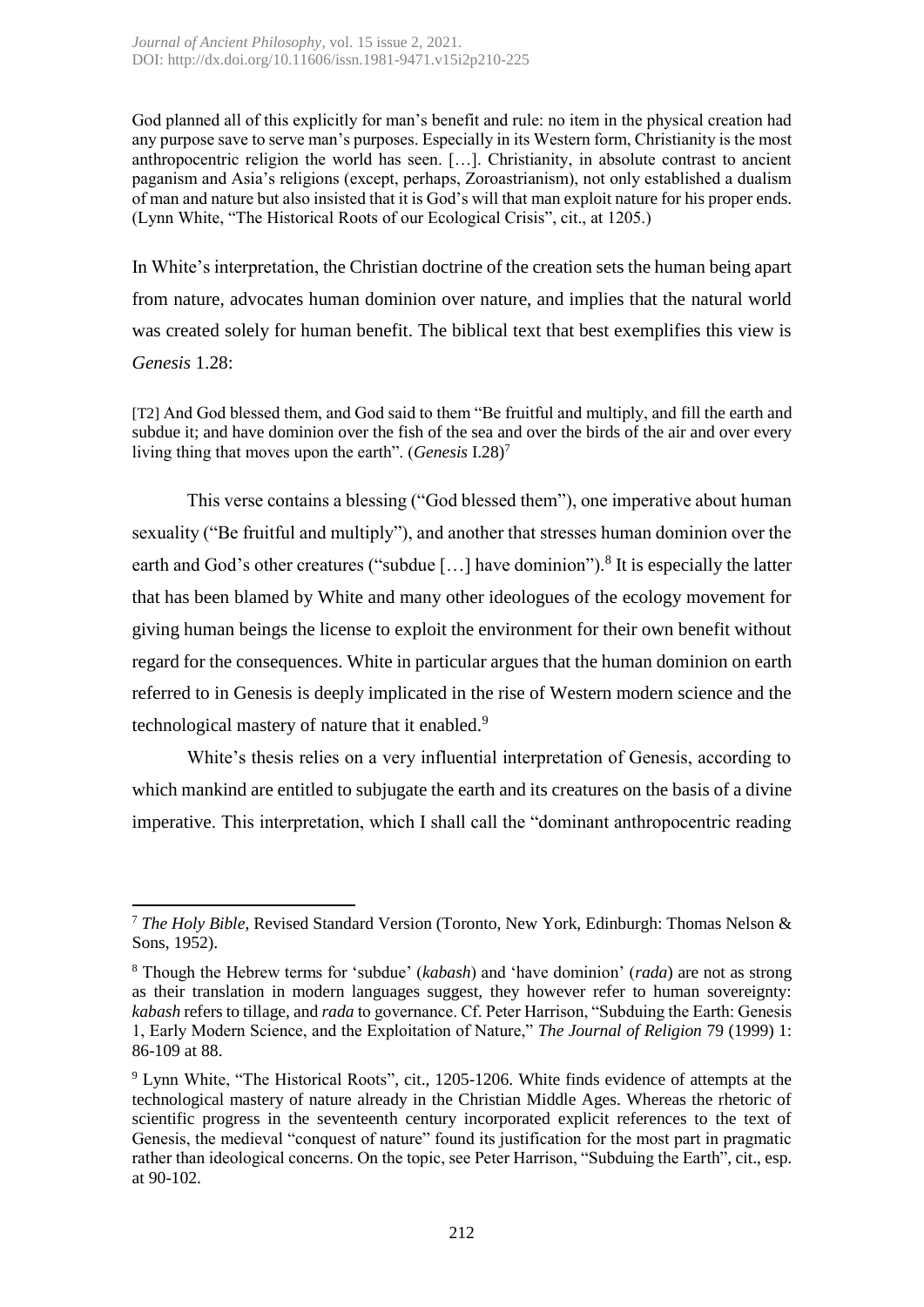of Genesis"<sup>10</sup>, can be traced back at least to Philo of Alexandria (20 BCE–45 C.E.), who especially insisted on the theme of human dominion on earth.<sup>11</sup> His treatment of Gen. 1.28 in the *De Opificio Mundi* (77-88) appears to be deeply influenced by his Stoic background, and especially by the Stoics' affirmation of an "anthropocentric teleology", according to which everything has been arranged ἀνθρώπων ἕνεκα, for the sake of human beings. In Philo, anthropocentric teleology goes hand in hand with humanity's ontological superiority over the rest of creation, above all in the possession of reason. Nonetheless, human beings are not the only rational beings: Philo holds that heavenly beings are rational beings standing higher than human beings on the ontological scale; so, human beings are subject to them. By taking, in accordance with Stoic cosmology, reason as the governing principle, Philo constructs his image of the cosmos as a system of rulership, where the only true ruler is God, followed by heavenly things and lastly by human beings. Human dominion is thus limited only to the "sublunary things"– as actually a literal reading of Genesis would suggest ("fill *the earth* and subdue it").

Philo's interpretation of T2 might therefore be analyzed in the following three claims:

[A] *Anthropocentric Teleology*: Human natural environment (i.e. the earth) and its nonhuman content exist only for the sake of human beings.

[S] *Ontological Superiority of Human Beings*: Reason places human beings higher than other (earthy) beings on the ontological scale.

[D] *Human Dominion*: Human beings have the right to rule their natural environment and its nonhuman content.

This threefold connection, [A] anthropocentric teleology, [S] human ontological superiority and [D] dominion, paved the way to a "utilitarian" approach to the natural environment<sup>12</sup>: on the one hand, God has given human beings reason, and with this the right to rule the world; on the other, God has prepared a world *serviceable* to human

 $\overline{a}$ 

<sup>&</sup>lt;sup>10</sup> I borrow this expression from Ronald A. Simkins, "The Bible and Anthropocentrism: Putting Humans in Their Place", *Dialectical Anthropology* 38 (2014) 4: 397-413.

<sup>11</sup> For what follows, cf. David Jobling, "'And Have Dominion…': The Interpretation of *Genesis* 1,28 in Philo Judaeus," *Journal for the Study of Judaism in the Persian, Hellenistic, and Roman Period* 8 (1977) 1: 50-82 (esp. 52-60).

 $12$  This connection is found very widely outside of Philo, for example in Tertullian: for further references, see David Jobling, "'And Have Dominion…'", cit., 52 note 8. For full documentation, see David Jobling, *'And Have Dominion…'*, Dissertation (New York: Union Theological Seminary, 1972).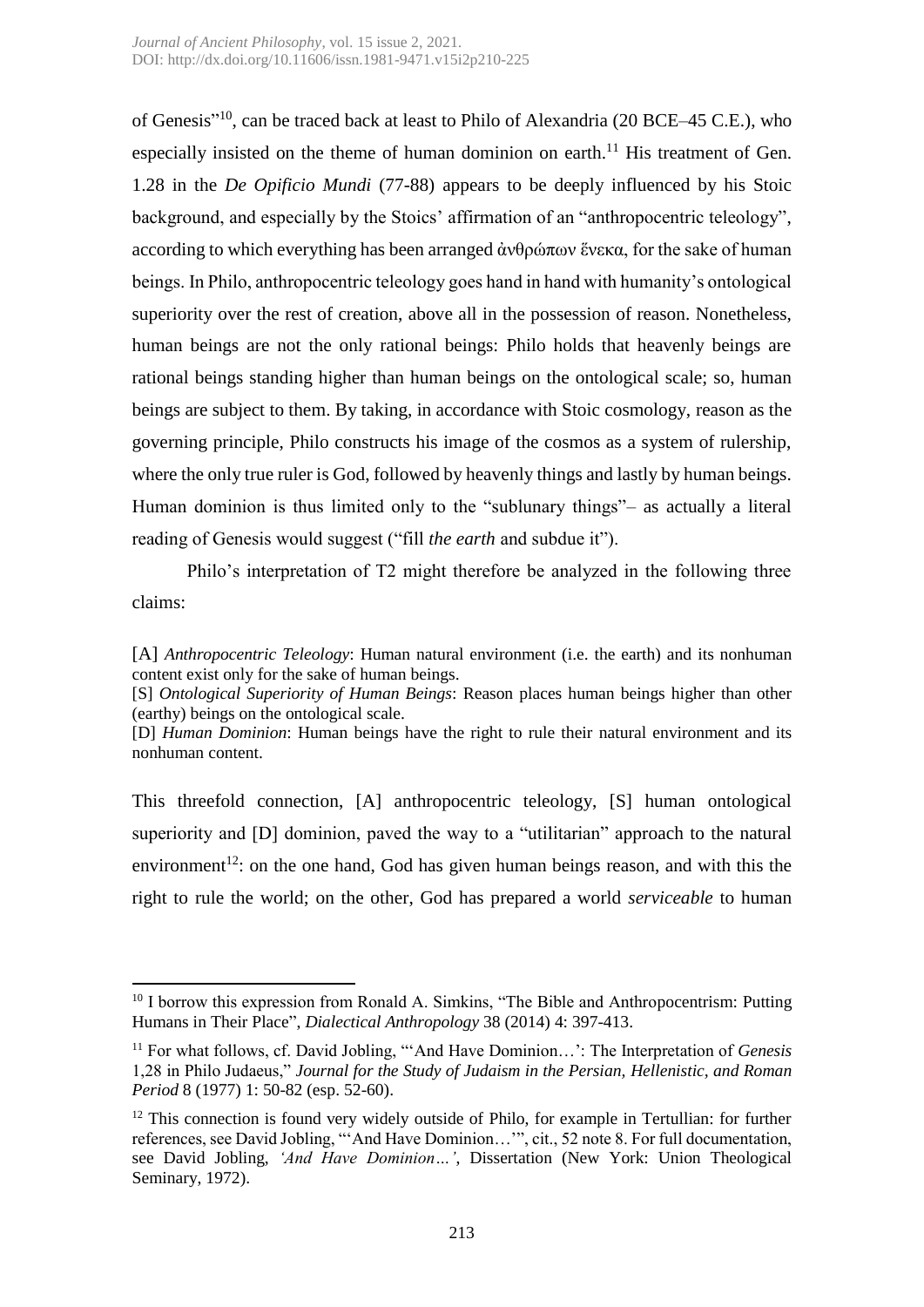beings.<sup>13</sup> By maintaining the superiority of humans over all life forms on earth, and by depicting all life forms as existing for the use of humans, the dominant anthropocentric reading of Genesis is the fullest expression of axiological anthropocentrism, according to which only humans are of intrinsic value, while nonhumans are valuable just instrumentally. 14

Against the dominant anthropocentric reading of T2, one may argue that the Genesis verse is primarily a pronouncement about human place in the Creation on the borderline between divinity (given by rationality) and animality (given by mortality and bodily affections) rather than a conferral of a license to exploit the earth.<sup>15</sup> This line of interpretation, however, would not confute Lynn White's main argument. White's thesis is not concerned with the meaning of the text as such, but rather with the history of the interpretation of the text. His crucial question is therefore how Genesis may plausibly have been read to inspire and justify massive technological transformations of the environment.<sup>16</sup> His answer is: anthropocentrically. Most likely, this was a cultural imposition on it; but by making human ontological superiority ([S]) go hand in hand with anthropocentric teleology ([A]) and dominion ([D]), the dominant anthropocentric reading paved the way to centuries of interpretation which invoked Gen. I.28 to enforce value systems based on the idea of human *exploitation* of nature.

**.** 

<sup>&</sup>lt;sup>13</sup> Cf. David Jobling, "'And Have Dominion...'", cit., 56. Compare T1: "God planned all of this [i.e. the whole creation] explicitly for man's benefit and rule: no item in the physical creation had any purpose save to serve man's purposes."

 $14$  Cf. Eugene C. Hargrove, "Weak Anthropocentric Intrinsic Value," cit., at 183.

<sup>15</sup> See esp. Jeremy Cohen, *"Be Fertile and Increase, Fill the Earth and Master It": The Ancient and Medieval Career of a Biblical Text* (Ithaca, N.Y., and London: Cornell University Press, 1989). The conclusion of his extensive study on the history of the interpretation of Gen. 1.28 is that "the primary meaning of Gen. 1.28 during the period we have studied [i.e. ancient and medieval times] [is] an assurance of divine commitment and election, and a corresponding challenge to overcome the ostensive contradiction between the terrestrial and the heavenly inherent in every human being."

<sup>&</sup>lt;sup>16</sup> Cf. J. Baird Callicott, "Genesis Revisited: Murian Musings on the Lynn White, Jr. Debate", *Environmental History Review* 14 (1989) 1/2: 65-90 at 86. Compare Roderick Nash, *The Rights of Nature* (Madison: University of Wisconsin Press, 1988): 89; Peter Harrison, "Subduing the Earth", cit., 89-90.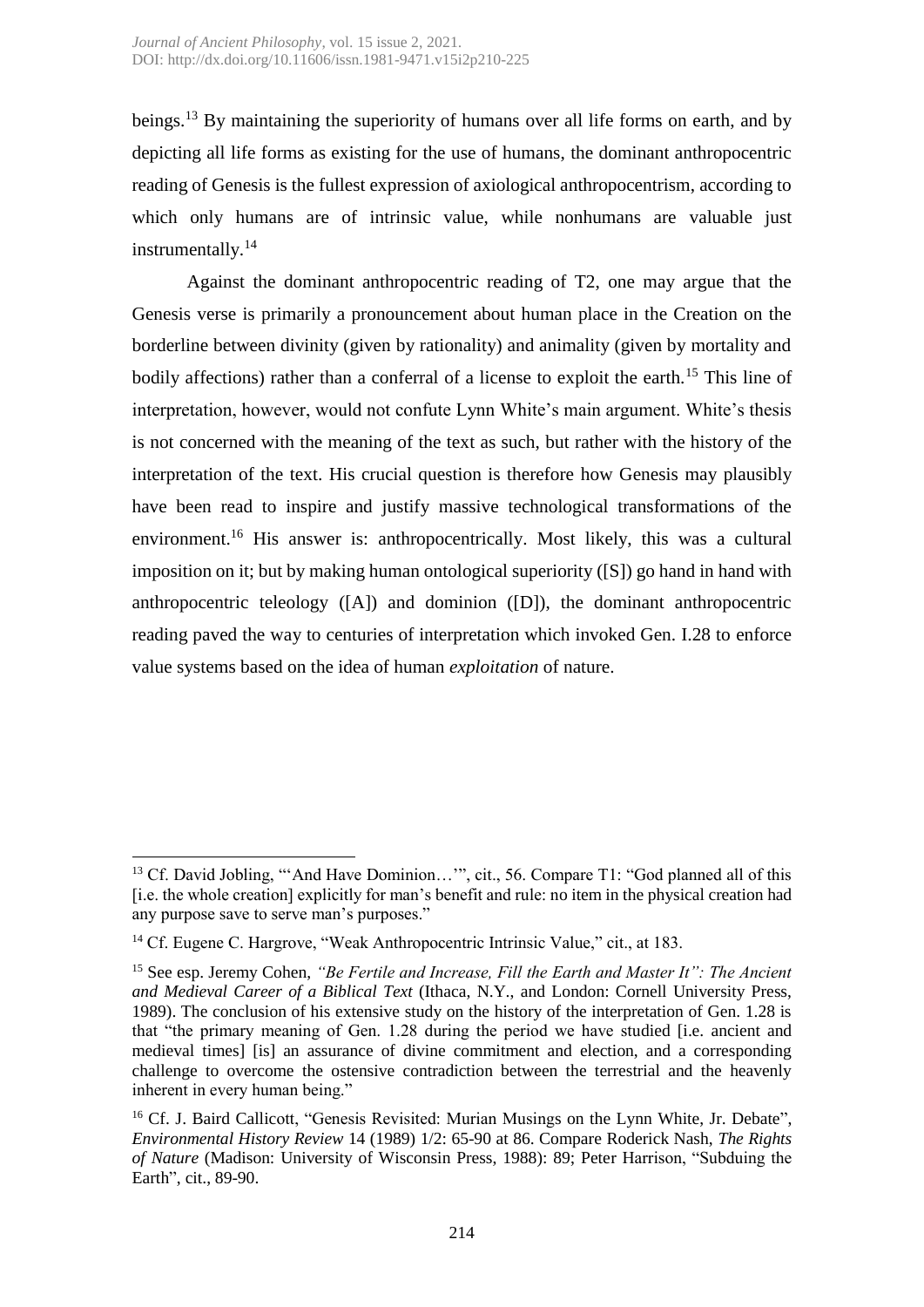# *Aristotle's Defense of Biology: De Partibus Animalium I.5*

Along with the dominant anthropocentric interpretation of the biblical tradition, at the roots of Western science there is also another fundamental source: the Aristotelian corpus of biological writings. Aristotle's inquiries on comparative anatomy and physiology are not only the largest part of his *corpus* of works, but also, and especially, the most creative part of his intellectual maturity and the foundation of a new scientific discipline, biology. Nonetheless, despite their influence in the history of medieval, early modern and modern scientific thought<sup>17</sup>, in late antiquity they were not considered of great interest.<sup>18</sup> There seems to be a basic reason for this<sup>19</sup>: for philosophers of late antiquities, who were essentially Platonic, the study of the sensible world had an anagogic function, i.e. it served to direct the soul toward the study of the intelligible world. Thus they had a "selective approach" to Aristotle's writings on natural philosophy, an approach which was substantially motivated by their concerns of anthropology and theology. Compared to the observation of plants and animals, the observation of celestial bodies was certainly considered more appropriate to prepare the soul for the study of higher things. Aristotle himself witnessed a similar prejudice toward biology, and it is precisely to defend the dignity of this new discipline from that prejudice that he composed a passionate speech: *De Partibus Animalium* I.5. 20

The text is actually a defense of the study of the most humble beings: Aristotle invites his audience not to omit anything around them, because to θεωρία everything, even the most repulsive thing, presents its own beauty. Aristotle declares that he has

**.** 

<sup>17</sup> Renaissance medicine is proof of their influence (see esp. Stefano Perfetti, *Aristotle's Zoology and Its Renaissance Commentators [1521-1601]* [Leuven: Leuven University Press, 2000]), but it is sufficient to think of the success of Aristotle's scientific terminology, which remained in force until Linnaeus's system of classification (1707-1778): on this latter aspect, see e.g. Wolfgang Kullmann, *Aristoteles und die Moderne Wissenschaft* (Stuttgart 1998).

<sup>18</sup> James G. Lennox, "The Disappearance of Aristotle's Biology: A Hellenistic Mystery", *Apeiron* 27 (1994): 7-24.

<sup>19</sup> Cf. esp. Andrea Falcon, *Aristotelismo* (Torino: Einaudi, 2017), at 105-106. See also Cristina Cerami and Andrea Falcon, "Continuity and Discontinuity in the Greek and Arabic Reception of Aristotle's Study of Animals", *Antiquorum Philosophia*, 8 (2014): 35-56.

<sup>20</sup> On Aristotle's polemical aims in *De Partibus Animalium* I.5, see Giulia Mingucci, "Una difesa dello studio della materia vivente: Aristotele, *De Partibus Animalium* I 5", *Antiquorum Philosophia* 14 (2020), pp. 159-175.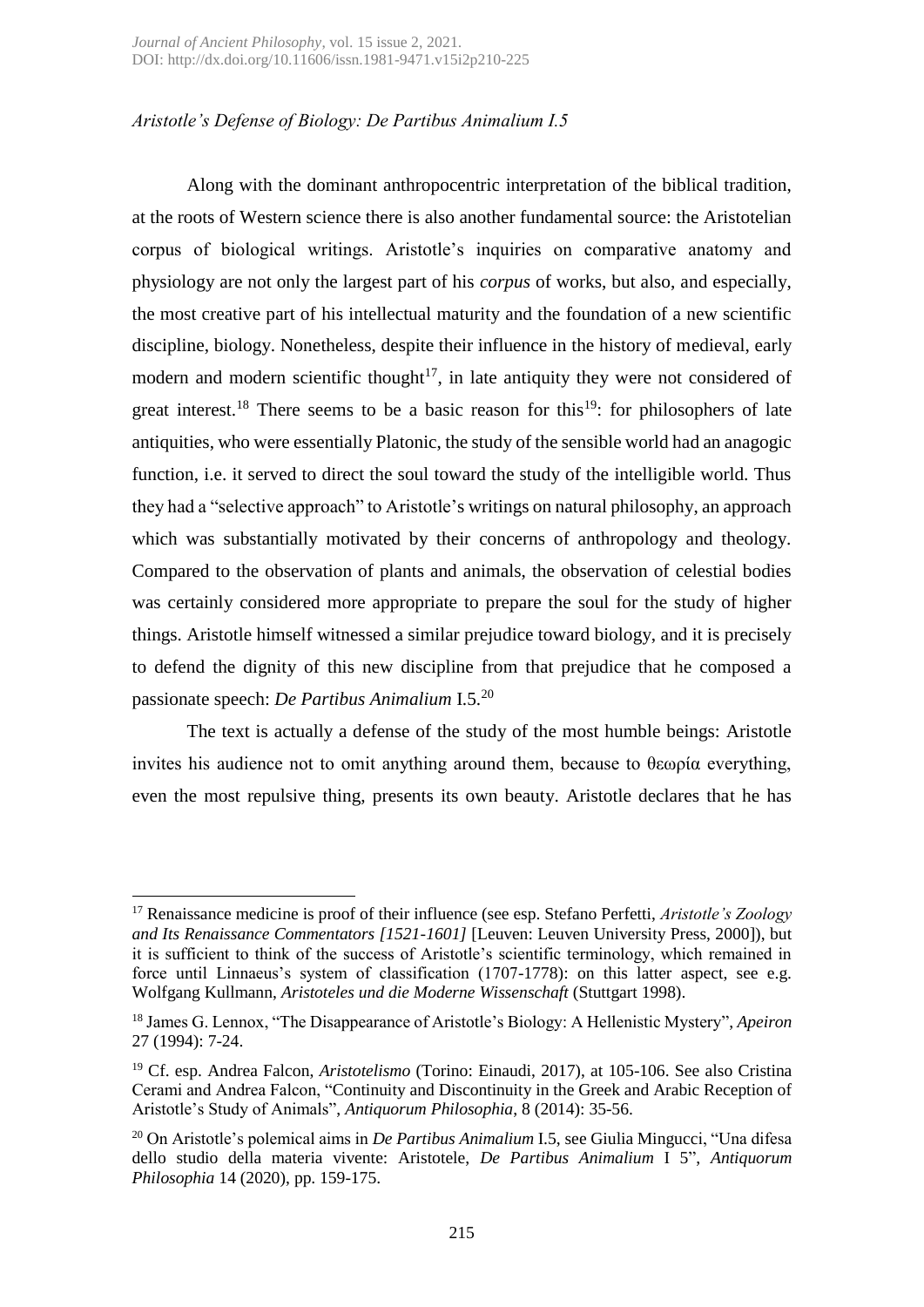already dealt with the celestial region of the natural world and the celestial bodies<sup>21</sup>, and that he now wants to continue his natural research by dealing with sublunary living nature  $(645a4-5)$ . According to him, this research has equal dignity than "sidereal theology"<sup>22</sup>, and it might reserve extraordinary pleasures to those who are by nature philosophers, even when it is directed to apparently repulsive realities:

[T3] Since we have completed stating the way things appear to us about the divine things, it remains to speak about living nature, omitting nothing in our power, whether of lesser or greater value. For even in the study of things disagreeable to perception, the nature that crafted them likewise provides extraordinary pleasures to those who are able to know their causes and are by nature philosophers. (Aristotle, *De Partibus Animalium* I.5, 645a4-10) 23

The pleasures of biological inquiries are "extraordinary" (645a9) because their objects have something θαυμαστόν (645a17; cf. 645a23). To the eyes of Aristotle, the ever-changing processes of generation and corruption characterizing living reality have an intrinsic rationality, which is crafted by nature (cf. ἡ δημιουργήσασα φύσις, 645a9; cf.  $GA$  I.23,  $731a24$ ).<sup>24</sup> It is precisely in this intrinsic rationality that the dignity and beauty  $-$  in a word, the intrinsic value  $-$  of natural objects reside. The way nature works, compared to that of a painter or a sculptor (cf. 645a12-13), is ordered with a view to an end:

**<sup>.</sup>** <sup>21</sup> The reference is almost certainly to the first two books of *De Caelo*. For Aristotle's natural philosophy "work plan", see *Meteor.* I 1, 338a20-339a10 with Andrea Falcon, *Aristotle and the Science of Nature* (Cambridge: Cambridge University Press, 2005) at 2-7; James G. Lennox, "The Place of Zoology in Aristotle's Natural Philosophy", in Robert W. Sharples, ed., *Philosophy and the Sciences in Antiquity* (Aldershot: Ashgate, 2005): 58-70 at 59-65.

<sup>22</sup> On astronomy as a "théologie sidérale", see J.M. Le Blond (ed.), *Aristote philosophe de la vie: Le livre premier du traité sur les Parties des Animaux* (Paris: Aubier Éditions Montaigne, 1945): 182 *ad PA* 644a25 (*sic*).

<sup>23</sup> Ἐπεὶ δὲ περὶ ἐκείνων διήλθομεν λέγοντες τὸ φαινόμενον ἡμῖν, λοιπὸν περὶ τῆς ζωϊκῆς φύσεως εἰπεῖν, μηδὲν παραλιπόντας εἰς δύναμιν μήτε ἀτιμότερον μήτε τιμιώτερον. Καὶ γὰρ ἐν τοῖς μὴ κεχαρισμένοις αὐτῶν πρὸς τὴν αἴσθησιν κατὰ τὴν θεωρίαν ὅμως ἡ δημιουργήσασα φύσις ἀμηχάνους ἡδονὰς παρέχει τοῖς δυναμένοις τὰς αἰτίας γνωρίζειν καὶ φύσει φιλοσόφοις. Text by J. Louis, Aristote: *Les parties des animaux* (Paris: Les Belles Lettres, 1956); tr. by James G. Lennox, Aristotle: *On the Parts of Animals* I-IV (Oxford: Oxford University Press, 2001), slightly modified.

<sup>&</sup>lt;sup>24</sup> The use of the verb δημιουργέω might be an allusion to the divine craftsman, δημιουργός, of Plato's *Timaeus*: J.-M. Le Blond, *Aristote philosophe de la vie*, cit., at 46 and at 184 *ad PA* 645a9. For the influence of Plato's artisan model on Aristotelian teleology, and its transformation from a "divine" to a "natural" model, see Thomas K. Johansen, "From Craft to Nature: The Emergence of Natural Teleology", in L. Taub, ed., *The Cambridge Companion to Ancient Greek and Roman Science* (Cambridge: Cambridge University Press, 2020): 102-120.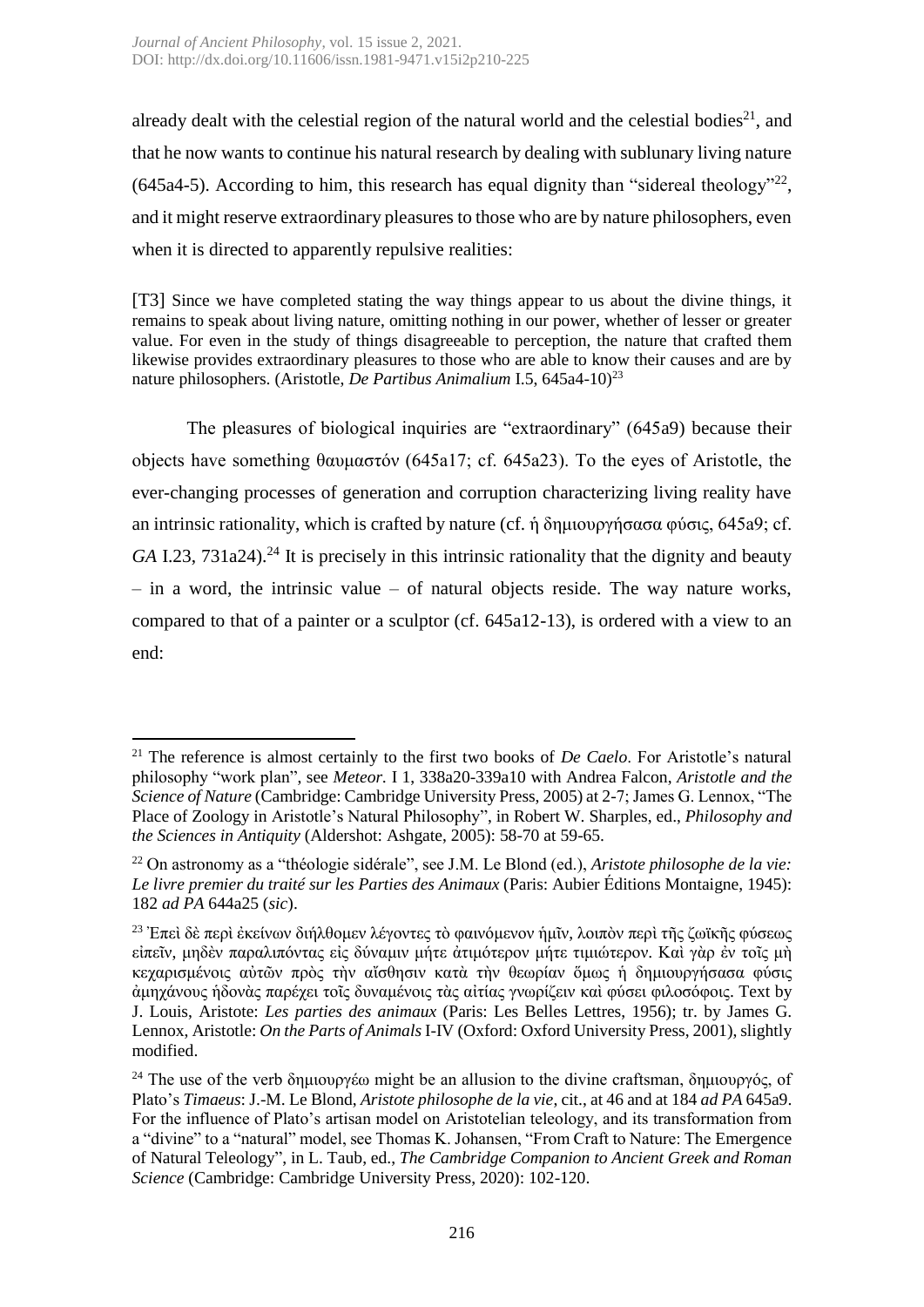[T4] For what is not haphazard but rather for the sake of something is in fact present most of all in the works of nature; the end for the sake of which each has been constituted or comes to be takes the place of the good. (Aristotle, *De Partibus Animalium* I.5, 645a23-26) 25

The end is relative to each natural reality and governs its generation, development and corruption. This is the reason why for Aristotle all natural things, from the highest to the most humble, possess, in equal measure, something θαυμαστόν: everything is constituted in view of its own intrinsic end, and this is "marvelous" to Aristotle.

The ability to "know the causes" (τὰς αἰτίας γνωρίζειν, 645a10) for which living beings are constituted or formed, by adopting a "top-down perspective" (cf. τὰς αἰτίας καθορᾶν, 645a15), that is, the perspective of the form and the end, is the distinguishing feature of the true philosopher of nature. This ability results in a perspective on sensible realities different from the one which the visual organ is responsible for. Scientific observation, θεωρία, is able to recognize beauty where αἴσθησις, sense-perception, sees only "disagreeable" realities (645a7-10). Aristotle therefore invites his audience to "omit nothing in our power, whether of lesser or greater value" (μηδὲν παραλιπόντας εἰς δύναμιν μήτε ἀτιμότερον μήτε τιμιώτερον, 645a6-7).

Among the aspects of living nature which are of "lesser value" Aristotle includes lower animals<sup>26</sup>: the study of them could in fact be considered to "lack value" (645a27; cf. 645a15) and even to provoke "disgust" (645a22). The expression 'lower animals' denotes the members of the group that Aristotle typically calls "bloodless", which roughly corresponds to that of invertebrates: insects, testacea, crustacea, and cephalopods, which are all "imperfect" (ἀτελεῖς) animals (cf. esp. *HA* I.9, 491b26-27; *GA* III.9, 758b15-21). This group of animals is considered by Aristotle of lesser value with respect to the "blooded" (vertebrates) and especially to the human being:

[T5] Animals of greater value have more heat; for they must at the same time have a soul of greater value; for they have a nature of greater value than that of fishes. So the animals which have a lung with the most blood and heat are greater in size, and that whose blood is purest and in the greatest quantity of all living creatures is the most erect, that is to say man; "up" in his case

**.** 

<sup>&</sup>lt;sup>25</sup> Τὸ γὰρ μὴ τυχόντως ἀλλ' ἕνεκά τινος ἐν τοῖς τῆς φύσεως ἔργοις ἐστὶ καὶ μάλιστα· οὗ δ' ἕνεκα συνέστηκεν ἢ γέγονε τέλους, τὴν τοῦ καλοῦ χώραν εἴληφεν. Tr. by James G. Lennox slightly modified.

 $26$  Biological matter is also included among the aspects "of lesser value" of living nature. In this context, however, I will deal only with animal kingdom. For matter, see Giulia Mingucci, "Una difesa dello studio della materia vivente", *op. cit*.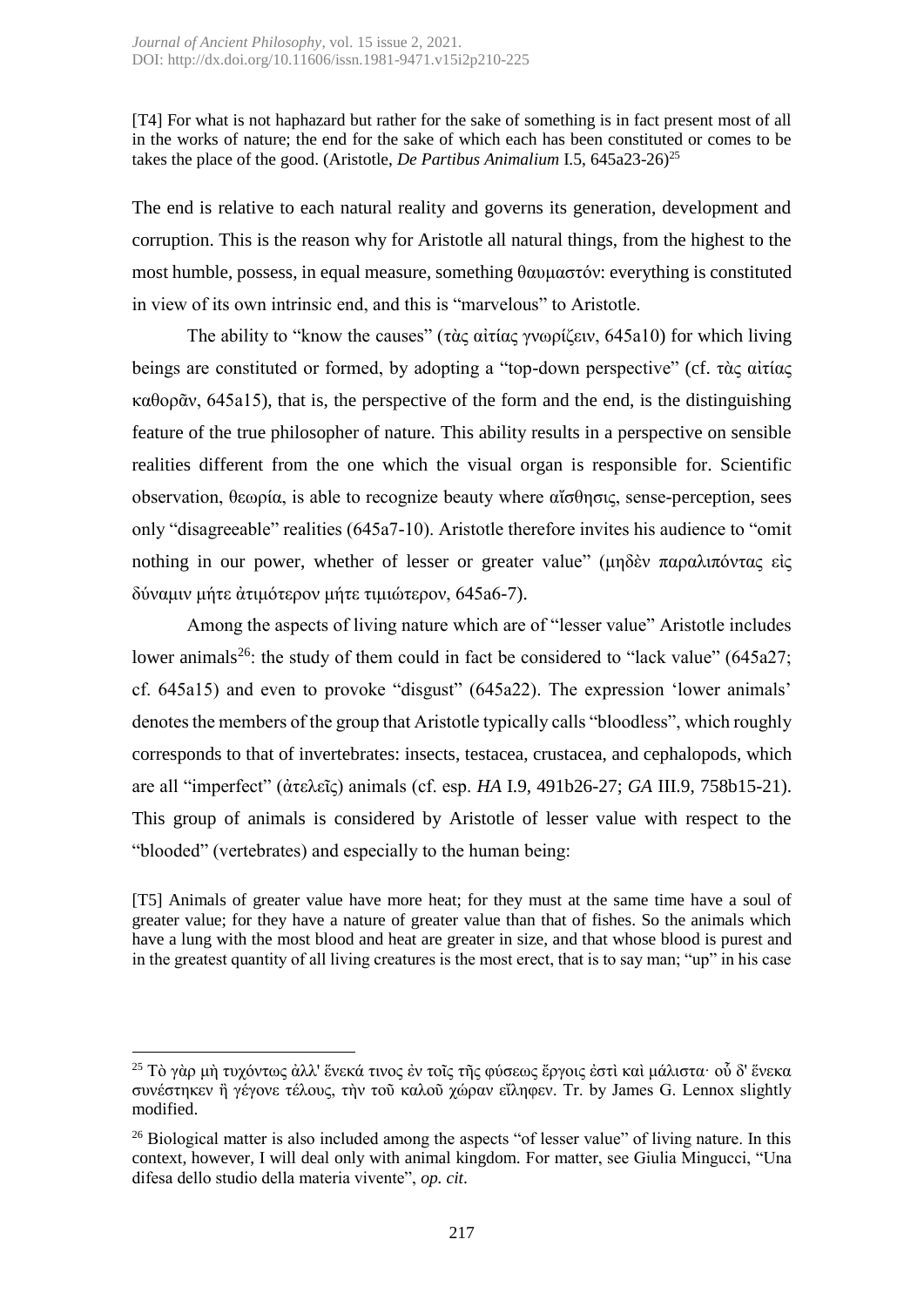corresponds to "up" in the whole universe just because he has such a lung. (Aristotle, *De Respiratione* 13, 477a16-23) 27

Aristotle's use of the comparative degree of the adjectives τίμιος and άτιμος (see esp. T4: 645a7; T5: 477a16, 17, 18) suggests that the so-called "inferior" animals are not absolutely valueless: each animals has its own "value" according to a continuous and gradual scale, from the most perfect or complete to the least perfect and complete:

[T6] In fact nature passes continuously from soulless things into animals by way of those things that are alive yet not animals, so that by their proximity the one seems to differ very little from the other. (Aristotle, *De Partibus Animalium* IV.5, 681a12-15) 28

A passage from *De Partibus Animalium* IV.10 (686a24-687a2) is illustrative of Aristotle's idea of the "continuity" of nature. There, Aristotle arranges the animal genera in successive levels according to the quantity of earthen material and connate heat present in their constitution. Earthen material and connate heat are connected to the posture and the number of feet of an animal species: heat directs the growth of the body according to the direction proper to the natural place of fire, the top; earth instead directs the growth of the body downwards, which is the earth's natural place. So connate heat is responsible for upright posture; the decrease in connate heat and the increase of the earthen material corresponds to a progressive flattening of the body toward earth and the multiplication of feet. It is therefore outlined a *scala naturae* according to degrees of bodily heat: the maximum level is occupied by the human being, who is the warmest animal and thus the only one to have an upright posture; followed by the four-footed, the many-footed, and finally the footless animals. Aristotle adds that, "proceeding in this way a little […] a plant comes to be, having the above below, and the below above" (686b32-35).

Gradualness also appears in the classification of animal genera and species. Aristotle in fact bases his animal classification on the criteria of "the more and the less" and of analogy (cf. esp. *HA* VIII.1, 588b4-13; *PA* IV.5, 681a12-15; 10, 686a27-b3;

 $\overline{a}$ 

<sup>27</sup> ὅτι τὰ τιμιώτερα τῶν ζῴων πλείονος τετύχηκε θερμότητος· ἅμα γὰρ ἀνάγκη καὶ ψυχῆς τετυχηκέναι τιμιωτέρας· τιμιώτερα γὰρ ταῦτα τῆς φύσεως τῆς τῶν ψυχρῶν. διὸ καὶ τὰ μάλιστα ἔναιμον ἔχοντα τὸν πνεύμονα καὶ θερμὸν μείζονά τε τοῖς μεγέθεσι, καὶ τό γε καθαρωτάτῳ καὶ πλείστῳ κεχρημένον αἵματι τῶν ζῴων ὀρθότατόν ἐστιν, ὁ ἄνθρωπος, καὶ τὸ ἄνω πρὸς τὸ τοῦ ὅλου ἄνω ἔχει μόνον διὰ τὸ τοιοῦτον ἔχειν τοῦτο τὸ μόριον. Text by W.D. Ross, Aristotle: *Parva naturalia* (Oxford: Clarendon Press, 1955). Tr. by W.S. Hett, Aristotle: *On the Soul, Parva Naturalia, On Breath* (Cambridge, Mass., London: Loeb, 1957), slightly modified.

<sup>&</sup>lt;sup>28</sup> Ή γὰρ φύσις μεταβαίνει συνεχῶς ἀπὸ τῶν ἀψύχων εἰς τὰ ζῷα διὰ τῶν ζώντων μὲν οὐκ ὄντων δὲ ζῴων, οὕτως ὥστε δοκεῖν πάμπαν μικρὸν διαφέρειν θατέρου θάτερον τῷ σύνεγγυς ἀλλήλοις.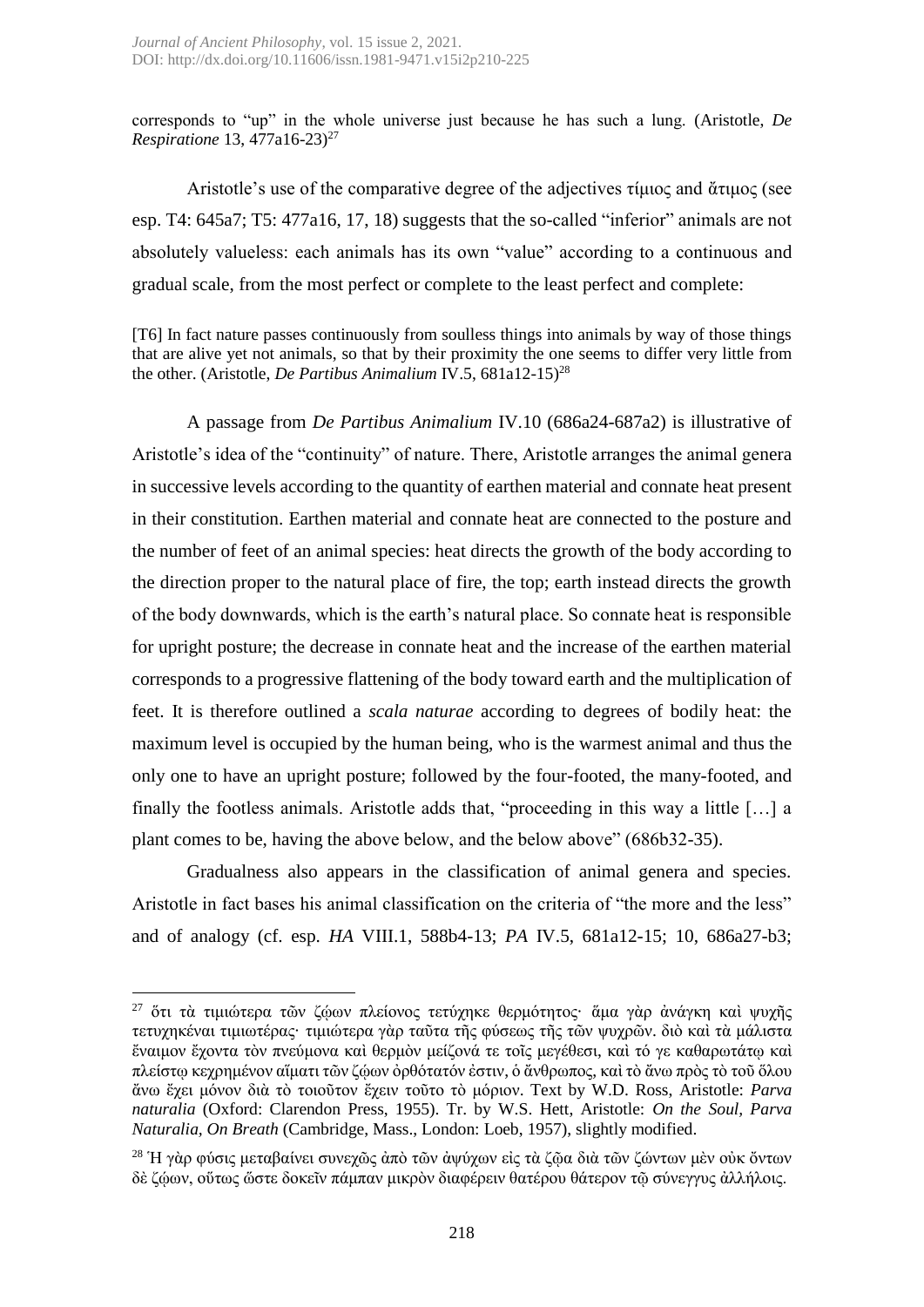686b29-687a2; *GA* II.1, 732b28-733b16). Animals belonging to a single genus have bodily parts similar in configuration but different with regard of sensible qualities (greatness and smallness, softness and hardness). These differences are gradually disposed in a scale according to the principle of "the more and the less:" for example, two birds (i.e. two animals of the same genus but of different species) differ from each other because the one has larger, the other smaller, wings (cf. *PA* I.4, 644a19-21). On the other hand, animals of different kinds, such as birds and fish, have different bodily parts comparable by analogy. In other words, they are different parts that perform the same function: for example, it is possible to compare bird feathers to fish scales on the basis of their common function of protection (cf. *PA* I.4, 644a21-22).

The principles of the more and the less and analogy confirm that nature is conceived by Aristotle as a continuous order, where animals belonging to different genres are compared by analogy and those belonging to the same genus vary in gradual quantitative aspects. This idea is confirmed in the different contexts in which Aristotle compares the human being to other animals: for Aristotle there is a gradualness not only in the possession of physical characteristics such as connate heat and earthy material, but also in the possession of psychical qualities (cf. *HA* VIII.1, 588a18-b3) and "social" features (cf. *Pol*. I.2, 1253a7-8).

# *The Human Being among Bearers of Intrinsic Value*

**.** 

Aristotle explicitly attributes greater value to human beings than to other species (cf. e.g. *PA* II.10, 656a7-8; IV.10, 686a27-28, 686b23-24, 687a9-10, 18-19; *IA* 4, 706a19- 20; 5, 706b10). This does not mean, however, that the human being is placed at the top of a rigid zoological taxonomy. For Aristotle, living nature is arranged according to a continuous and gradual order, a scale of gradation of perfection where differences between human beings and other animals are conceived simply as morphological and functional variations. In this zoological order, the human being occupies a "special place" for his possession of the intellective capacity, which teleologically determines his other psychological powers and his bodily features.<sup>29</sup>

 $29$  On the topic, see e.g. Andrea Libero Carbone, "Anomalies de l'intelligence, intelligence de l'anomalie: Note sur la représentation de l'organisation du corps vivant chez Aristote entre les *Parva Naturalia* et les *Problèmes*," in C. Grellard and P.-M. Morel, ed., *Les Parva Naturalia*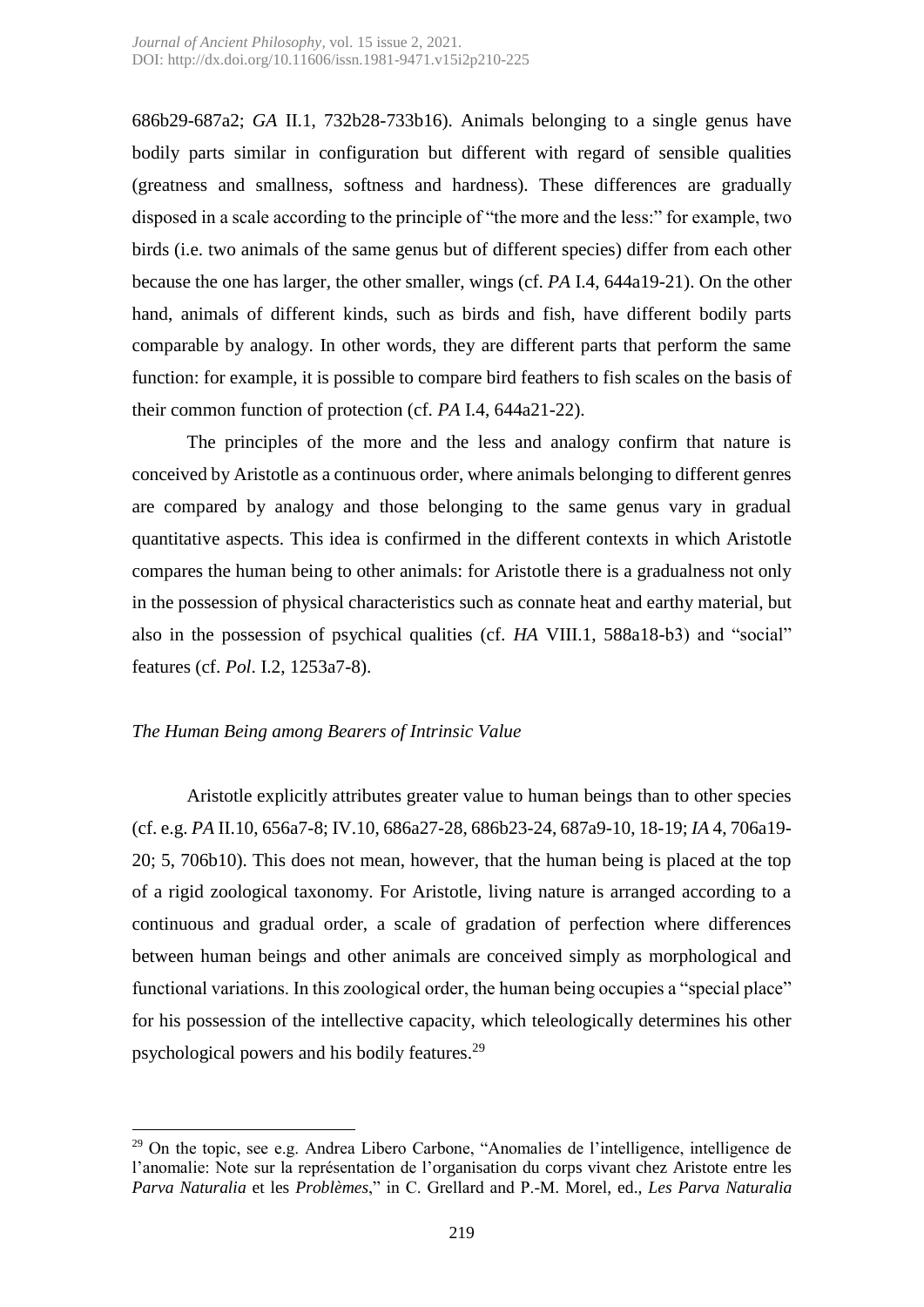Given the special role mankind has in nature, Aristotle's perspective has been marked as an expression of anthropocentric teleology (see [A] above).<sup>30</sup> According to this reading, in Aristotle's worldview things are so arranged that the entire contents of the natural world exist and function only for the benefit of human beings. While god remains the highest thing and the ultimate object of aspiration, human beings are the ultimate beneficiary of the contents of the natural world.<sup>31</sup>

The anthropocentric reading of Aristotle's teleology appears to be supported especially by an over-cited passage from the *Politica*, where Aristotle states that plants exist for the sake of animals, and lower animals for the sake of humans:

[T7] In like manner we may infer that, after the birth of animals, plants exist for their sake, and that the other animals exist for the sake of man, the tame for use and food, the wild, if not all at least the greater part of them, for food, and for the provision of clothing and various instruments. Now if nature makes nothing incomplete, and nothing in vain, the inference must be that she has made all animals for the sake of man. (Aristotle, *Politica* I.8, 1256b11-22) 32

Now, anthropocentric teleology is a view on the world's interactive structure examined as a whole. This kind of global or universal teleology never surfaces in Aristotle's zoological works.<sup>33</sup> Aristotle does not extend the workings of finality in nature beyond the structures and processes of individual organisms.<sup>34</sup>

It is significant that a passage where human being is explicitly treated as "beneficiary" of the natural environment is from Aristotle's treatise on *Politica*. The aim

**<sup>.</sup>** *d'Aristote: Fortune antique et médiévale* (Paris: Publications de la Sorbonne, 2010): 11-30; Pavel Gregoric, "Plato's and Aristotle's Explanation of Human Posture," in *Rizhai* 2 (2005) 2: 183-196.

<sup>30</sup> David Sedley, "Is Aristotle's Teleology Anthropocentric?", *Phronesis* 36 (1991) 2: 179-196.

<sup>&</sup>lt;sup>31</sup> See the distinction between: (a) οὗ ἕνεκά τινι (dative of interest), referring to a beneficiary of a process or state of affairs, and (b) οὗ ἕνεκά τινος (genitive of the object of desire), referring to the aim or object of aspiration of a process or a state of affairs. Wolfang Kullmann, "Different Concepts of the Final Cause in Aristotle", in Alan Gotthelf, ed., *Aristotle on Nature and Living Things* (Pittsburgh: Mathesis Publications, 1985): 170-175.

<sup>&</sup>lt;sup>32</sup> ὥστε ὁμοίως δῆλον ὅτι καὶ γενομένοις οἰητέον τά τε φυτὰ τῶν ζώων ἕνεκεν εἶναι καὶ τὰ ἄλλα ζῷα τῶν ἀνθρώπων χάριν, τὰ μὲν ἥμερα καὶ διὰ τὴν χρῆσιν καὶ διὰ τὴν τροφήν, τῶν δ' ἀγρίων, εἰ μὴ πάντα, ἀλλὰ τά γε πλεῖστα τῆς τροφῆς καὶ ἄλλης βοηθείας ἕνεκεν, ἵνα καὶ ἐσθὴς καὶ ἄλλα ὄργανα γίνηται ἐξ αὐτῶν. εἰ οὖν ἡ φύσις μηθὲν μήτε ἀτελὲς ποιεῖ μήτε μάτην, ἀναγκαῖον τῶν ἀνθρώπων ἕνεκεν αὐτὰ πάντα πεποιηκέναι τὴν φύσιν. Text by W.D. Ross, ed., *Aristotelis Politica* (Oxford: Clarendon Press, 1957), tr. by Benjamin Jowett, ed., *The Politics of Aristotle* (Oxford: Clarendon Press, 1885).

<sup>&</sup>lt;sup>33</sup> By David Sedley's own admission: "Is Aristotle's Teleology Anthropocentric?", cit. at 195.

<sup>34</sup> See esp. Robert Wardy, "Aristotle Rainfall or the Lore of Averages", *Phronesis* 38 (1993): 18- 33.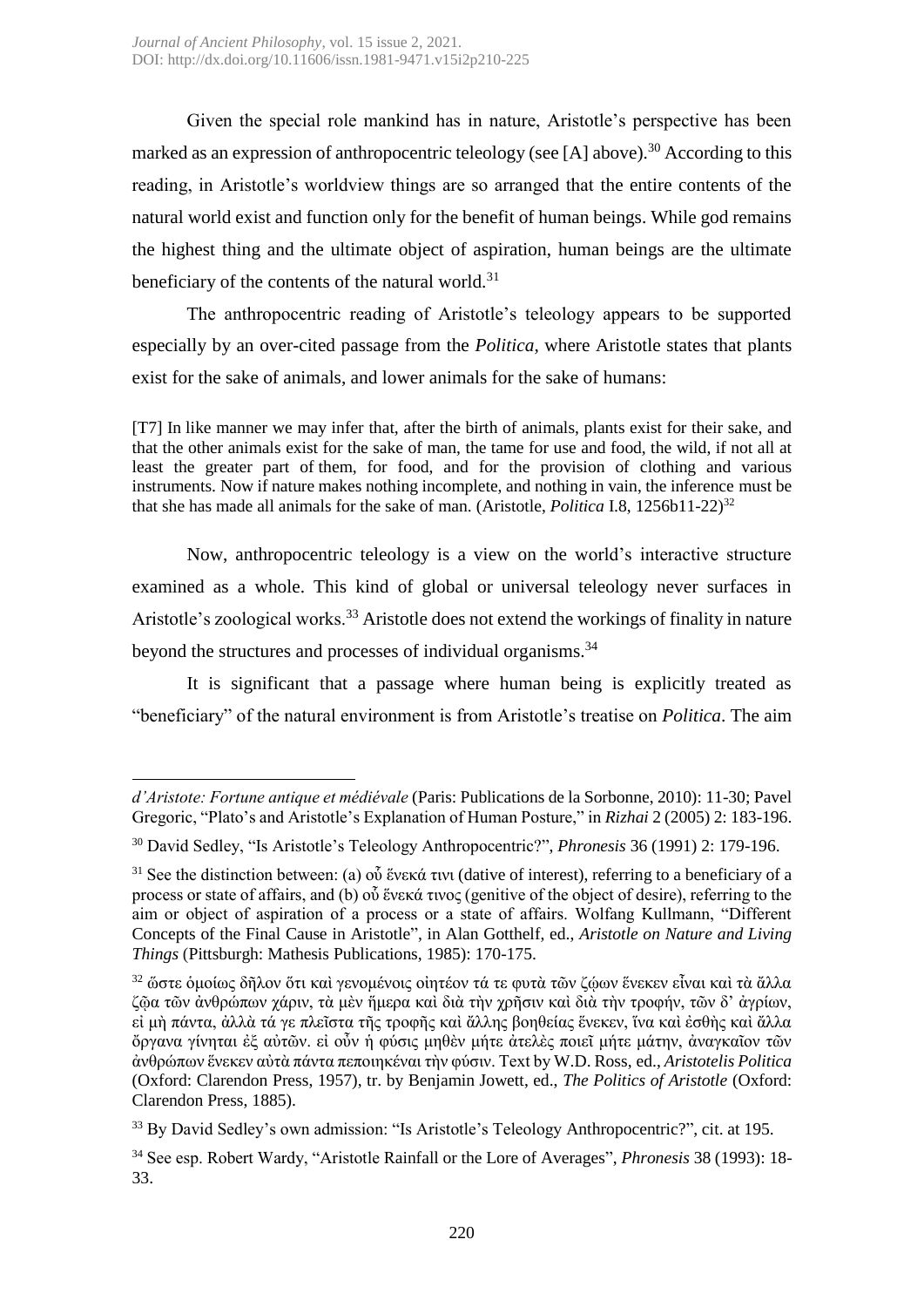of T7 is not to state a scientific thesis on the cosmic hierarchy; rather, Aristotle is here willing to provide, "from the human-practical viewpoint"<sup>35</sup>, arguments for the naturalness of acquiring the necessities of household subsistence. To this end, he grounds his reasoning on the assumption that human beings are the beneficiary of nature, so to show that human acquisitiveness is founded in the natural order of things. But when he comes to his scientific treatment of nature and of its content – that is, in the works of natural philosophy, including his biological treatises – he does not even mention this hypothesis. By claiming that plants and animals are for the sake of human beings, Aristotle wants to highlight that human beings are natural beings that are dependent on them for subsistence and thus that human acquisitiveness is natural. But this does not imply that for him human beings are allowed to use and consume everything, or that nonhuman living beings have no value other than the instrumental. What is especially important for the present concern, I now want to argue, is that Aristotle regards all living beings as having intrinsic value, and this places constraints on any possible attitude of dominion.<sup>36</sup>

It is certainly safe to assert that from the standpoint of Aristotle's philosophy of biology human beings are the most complex forms of life on earth and that this complexity gives them a "special place" in the sublunary world, as ontologically superior to other embodied forms of life. Nevertheless, his defense of the study of biology in *De Partibus Animalium* I.5 (T3) clearly indicates that all life forms deserve to be equally observed and studied. The order Aristotle establishes within the *scala naturae* is functional to a better knowledge of the object of investigation: by starting from what is of "greater value" (because it is more complex), it is in fact possible to obtain a better knowledge of what is of "lesser value" (that is, simpler). This is the reason why the study of the anatomy and physiology of the human being actually constitutes the starting point of Aristotle's investigation on the anatomy and physiology of other living beings.  $37$ 

1

<sup>35</sup> Martha Craven Nussbaum, ed., *Aristotle's De Motu Animalium* (Princeton: Princeton University Press, 1978): 59-106 at 96. See also Lindsay Judson, "Aristotelian Teleology," *Oxford Studies in Ancient Philosophy* 29 (2005): 341-366 at 357-358.

<sup>&</sup>lt;sup>36</sup> Obviously, there is the problem of adjudicating between the conflicting ends of living beings. A simple example might be that of nutrition – a diet of meat or vegetables, since both animals and plants are living beings according to Aristotle. At this, Alain Ducharme points out that in the very same chapter from which T7 is taken, Aristotle establishes a boundary of acquisition, namely "no more than it is required for survival": cf. *Pol*. I.8, 1256b27-37 with Alain Ducharme, "Aristotle on Dominion", cit. at 213-214.

<sup>37</sup> Cf. G.E.R. Lloyd, *Science, Folklore and Ideology: Studies in the Life Sciences in Ancient Greece* (Cambridge: Cambridge University Press, 1983): ch. 1.3.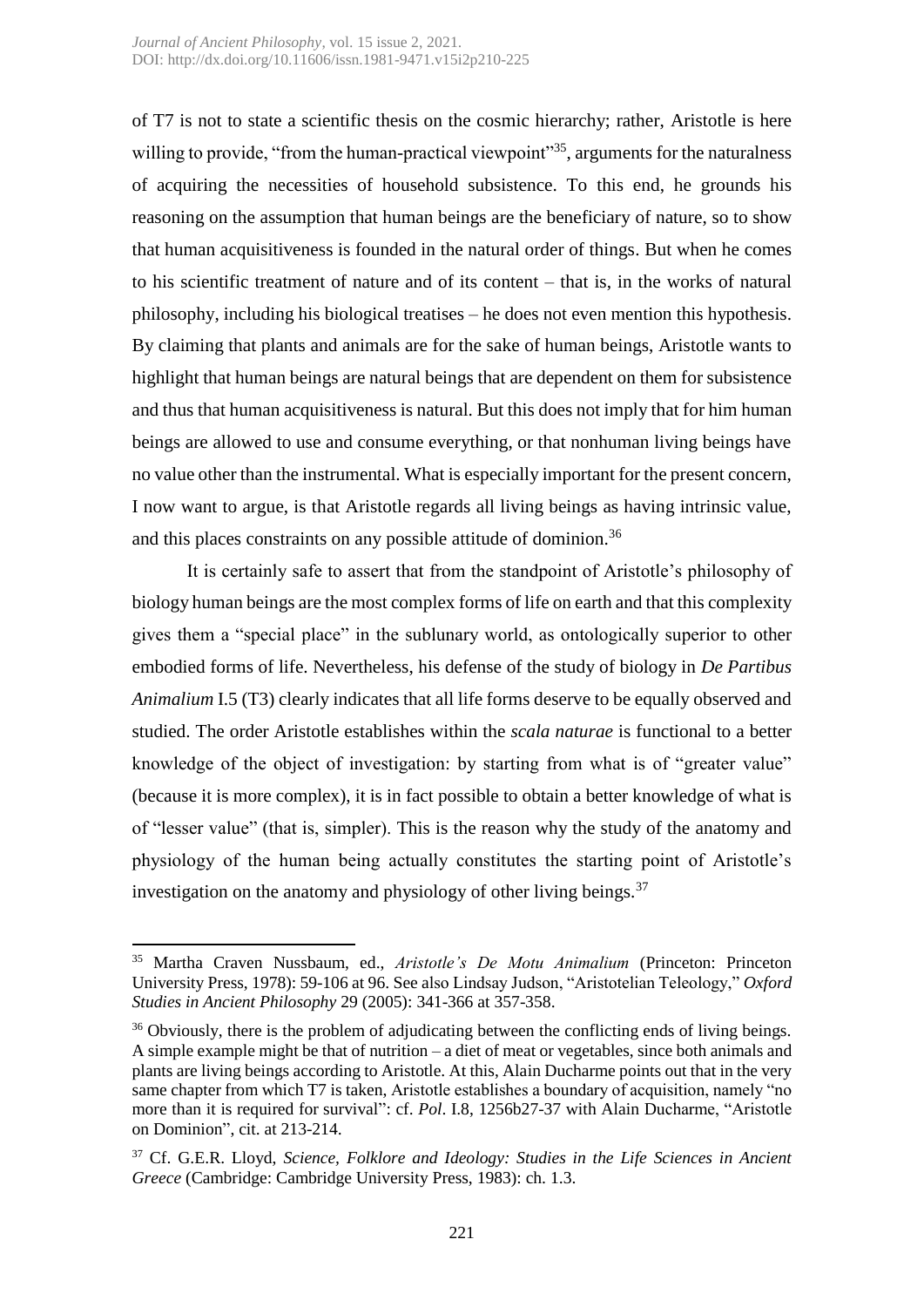Acquiring the widest and most profound knowledge of the living nature is in a certain sense a duty for the human being. The human being is in fact characterized by the possession of the intellective power (νοῦς), which places him in the privileged position of having the potential to know and understand (cf. *de An.* III.4, 429a10-11). Moreover, thanks to the νοῦς, human being is also capable of perceiving the good and the evil, and to share these moral perceptions with other members of his species through language (cf. *Pol*. I.2, 1253a7-18). Since the potentials to understand the world and to form moral and political communities are the distinguishing features of human beings, the actualization of these capacities is the achievement of human nature; in other words, in order to be "truly" human, one has to actualize his intellective and moral-political potentials. It is in this sense that the human being does have moral duties toward living beings other-thanhumans, namely those of *understanding* the τέλος of each of them.

Aristotle is certainly not immune from the inclination to paint humans as being "superior" in relation to other living beings; but human ontological superiority (see [S] above) is not incompatible with the attribution of intrinsic value to all living beings. This view on living nature might be seen as the result of undermining the threefold connection of [A] anthropocentric teleology, [S] human ontological superiority, and [D] human dominion on which human exploitation of nature is based. By maintaining [S], Aristotle is not outside of the anthropocentric perspective; but by grounding it on human greater – *but not exclusive* – dignity, he can attribute intrinsic value also to beings other-thanhuman, against [A]. Moreover, by conceiving of the realization of human nature as the actualization of a set of natural potentials, including those for knowledge and for morality, he provides human beings not only with *rights* but also with *duties* toward other living beings, thus holding a different version of [D].

## *Concluding Remarks*

It is noteworthy that in late antiquity both Genesis and Aristotle's biological works had a common destiny: a selective approach, oriented more by interests in anthropology and theology than by a focus on plants and animals for themselves, as bearers of intrinsic value. It is this tradition of the texts, rather than the texts themselves, that constitutes the foundation of axiological anthropocentrism, which is blamed by Lynn White and other environmentalists for Western exploitative attitude toward nature. Their rethinking of the relationship of human beings to the natural environment reflects a widespread perception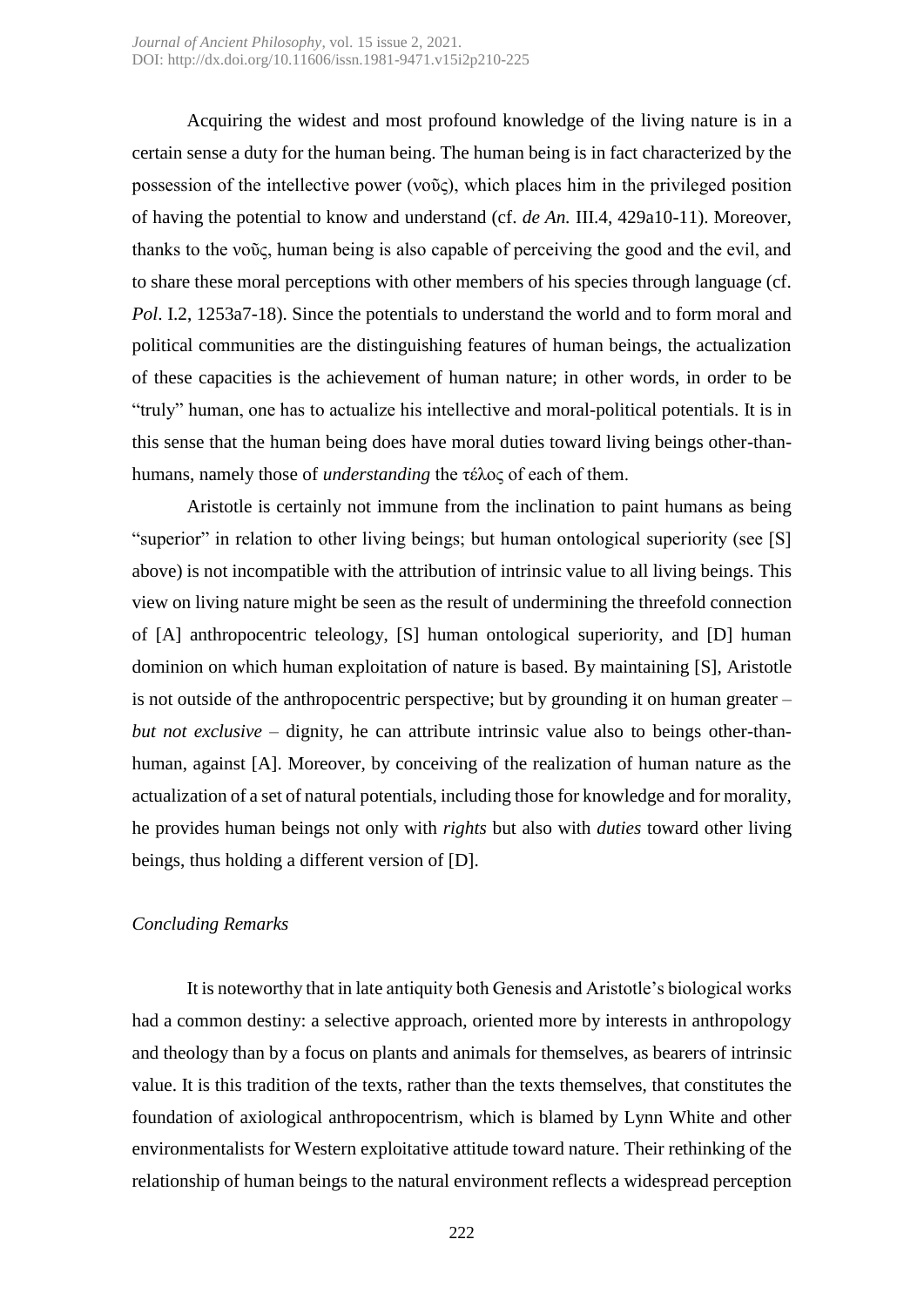in the Sixties that the twentieth century was facing a serious environmental crisis. This widespread perception then resulted in the birth of Environmental Ethics as an academic discipline. This "new" academic discipline<sup>38</sup> attempted to pose a challenge to axiological anthropocentrism, by questioning the assumed superiority of human beings to members of other species on earth, and investigating the possibility of rational arguments for assigning intrinsic value to the natural environment and its nonhuman content. While the role of the biblical tradition in these discussions has been embraced or dismissed, but in any case debated, Aristotle's philosophy of biology has not yet received the attention that, I argued in this essay, it deserves.<sup>39</sup>

> Giulia Mingucci *University of Bologna*

## *References*

1

*The Holy Bible*, Revised Standard Version (Toronto, New York, Edinburgh: Thomas Nelson & Sons, 1952).

Brennan Andrew and Lo, Yeuk-Sze. "Environmental Ethics", in Edward N. Zalta, ed., *The Stanford Encyclopedia of Philosophy* (Summer 2020 Edition). URL = [https://plato.stanford.edu/](https://plato.stanford.edu/%20archives/sum2020/entries/ethics-environmental/)  [archives/sum2020/entries/ethics-environmental/.](https://plato.stanford.edu/%20archives/sum2020/entries/ethics-environmental/)

Calarco, Matthew. "Being Toward Meat: Anthropocentrism, Indistinction, and Veganism", in *Dialectical Anthropology* 38 (2014) 4: 415-429.

Callicott, J. Baird. "Genesis Revisited: Murian Musings on the Lynn White, Jr. Debate", *Environmental History Review* 14 (1989) 1/2: 65-90 .

Carbone, Andrea. "Anomalies de l'intelligence, intelligence de l'anomalie: Note sur la représentation de l'organisation du corps vivant chez Aristote entre les *Parva Naturalia* et les *Problèmes*", in C. Grellard and P.-M. Morel, ed., *Les Parva Naturalia d'Aristote: Fortune antique et médiévale* (Paris: Publications de la Sorbonne, 2010): 11-30.

<sup>38</sup> See, however, Munamato Chemhuru, "Elements of Environmental Ethics in Ancient Greek Philosophy", *Phronimon* 18 (2017): 15-30, on the fallacy of considering environmental ethics as a "new" discipline.

<sup>&</sup>lt;sup>39</sup> Aristotle's ethics and the Neo-Aristotelian "virtue ethics", instead, have witnessed a revival in the research field of environmental ethics: see e.g. Susanne Foster, "Aristotle and the Environment," *Environmental Ethics* 24 (2002) 4: 409-428. To my knowledge, only Alain Ducharme ("Aristotle and the Dominion of Nature," cit.) and Trish Glazebrook ("Art or Nature: Aristotle, Restoration Ecology, and Flowforms," *Ethics and the Environment* 8 [2003] 1: 22-36) ground their reflections on Aristotle and the natural environment in his philosophy of nature, but without referring to his biological treatises – which I instead consider fundamental to understand Aristotle's attribution of intrinsic value to all life forms.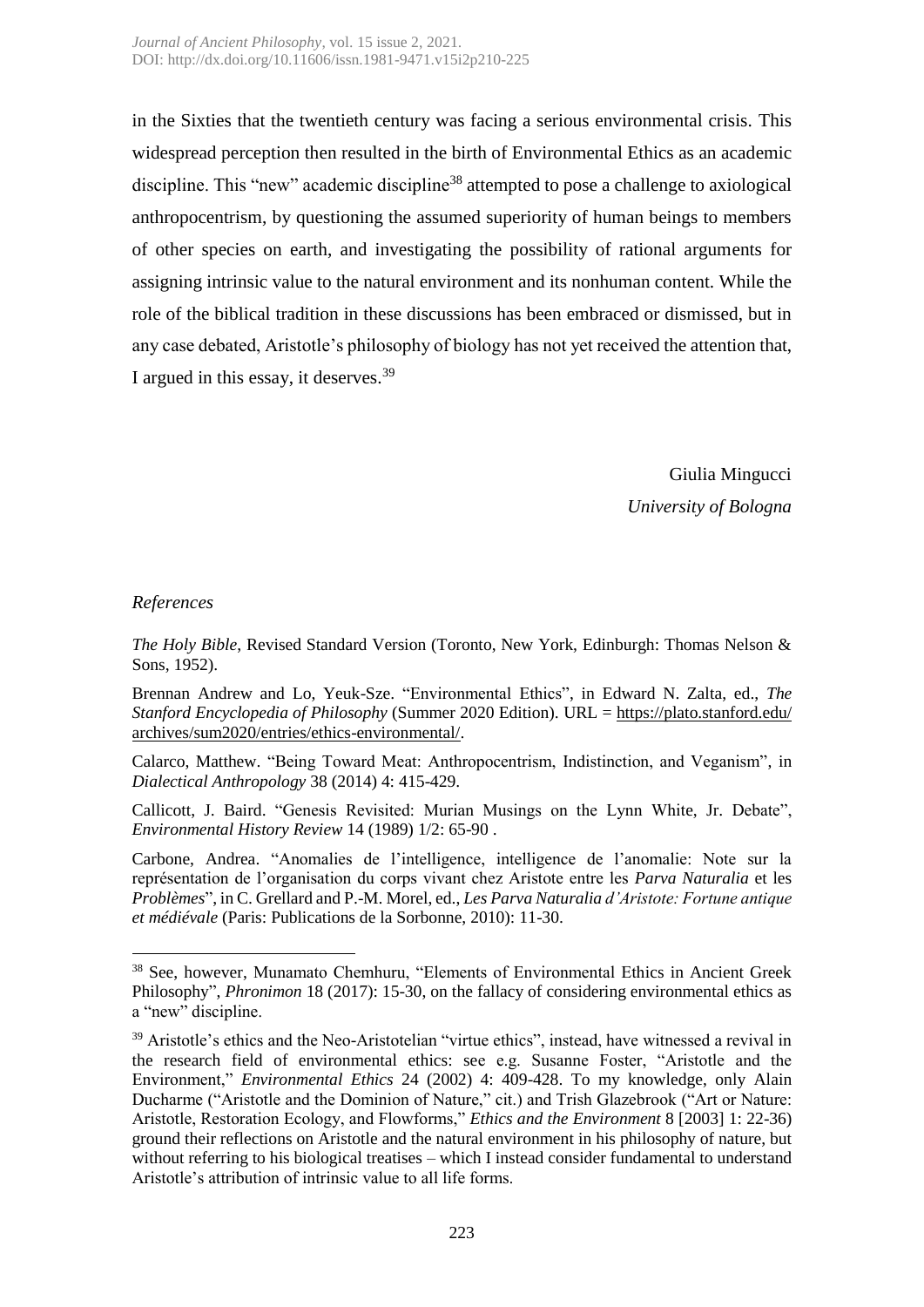Cerami Cristina and Falcon, Andrea. "Continuity and Discontinuity in the Greek and Arabic Reception of Aristotle's Study of Animals", *Antiquorum Philosophia*, 8 (2014): 35-56.

Chemhuru, Munamato. "Elements of Environmental Ethics in Ancient Greek Philosophy", *Phronimon* 18 (2017): 15-30.

Cohen, Jeremy. *"Be Fertile and Increase, Fill the Earth and Master It": The Ancient and Medieval Career of a Biblical Text* (Ithaca, N.Y., and London: Cornell University Press, 1989).

Crist, Eileen and Kopnina, Helen. "Unsettling Anthropocentrism", in *Dialectical Anthropology* 38 (2014) 4: 387-396.

Ducharme, Alain. "Aristotle and the Dominion of Nature", *Environmental Ethics* 36 (2014) 2: 203-214.

Eugene C. Hargrove, "Weak Anthropocentric Intrinsic Value", *The Monist* 75 (1992) 2: 183-207.

Falcon, Andrea. *Aristotelismo* (Torino: Einaudi, 2017).

Falcon, Andrea. *Aristotle and the Science of Nature* (Cambridge: Cambridge University Press, 2005).

Glazebrook, Trish. "Art or Nature: Aristotle, Restoration Ecology, and Flowforms", *Ethics and the Environment* 8 (2003) 1: 22-36.

Gregoric, Pavel. "Plato's and Aristotle's Explanation of Human Posture", in *Rizhai* 2 (2005) 2: 183-196.

Grey, William. "Environmental Value and Anthropocentrism", *Ethics and the Environment* 3 (1998) 1: 97-103.

Harrison, Peter. "Subduing the Earth: Genesis 1, Early Modern Science, and the Exploitation of Nature", *The Journal of Religion* 79 (1999) 1: 86-109.

Hett, W.S. Aristotle: *On the Soul, Parva Naturalia, On Breath* (Cambridge, Mass., London: LOEB, 1957).

Jobling, David. *'And Have Dominion…'*, Dissertation (New York: Union Theological Seminary, 1972).

Jobling, David. "'And Have Dominion…': The Interpretation of Genesis 1,28 in Philo Judaeus", *Journal for the Study of Judaism in the Persian, Hellenistic, and Roman Period* 8 (1977) 1: 50- 82.

Johansen, Thomas. "From Craft to Nature: The Emergence of Natural Teleology", in L. Taub, ed., *The Cambridge Companion to Ancient Greek and Roman Science* (Cambridge: Cambridge University Press, 2020): 102-120.

Jowett, Benjamin. ed., *The Politics of Aristotle* (Oxford: Clarendon Press, 1885).

Judson, Lindsay. "Aristotelian Teleology". *Oxford Studies in Ancient Philosophy* 29 (2005): 341- 366.

Keller, David. ed., *Environmental Ethics: The Big Questions* (Chichester, West Sussex: Wiley, 2010).

Kullmann, Wolfang. "Different Concepts of the Final Cause in Aristotle", in Alan Gotthelf, ed., *Aristotle on Nature and Living Things* (Pittsburgh: Mathesis Publications, 1985): 170-175.

Kullmann, Wolfgang. *Aristoteles und die Moderne Wissenschaft* (Stuttgart 1998).

Le Blond, J.M. ed., *Aristote philosophe de la vie: Le livre premier du traité sur les Parties des Animaux* (Paris: Aubier Éditions Montaigne, 1945).

Lennox, James. "The Disappearance of Aristotle's Biology: A Hellenistic Mystery", *Apeiron* 27 (1994): 7-24.